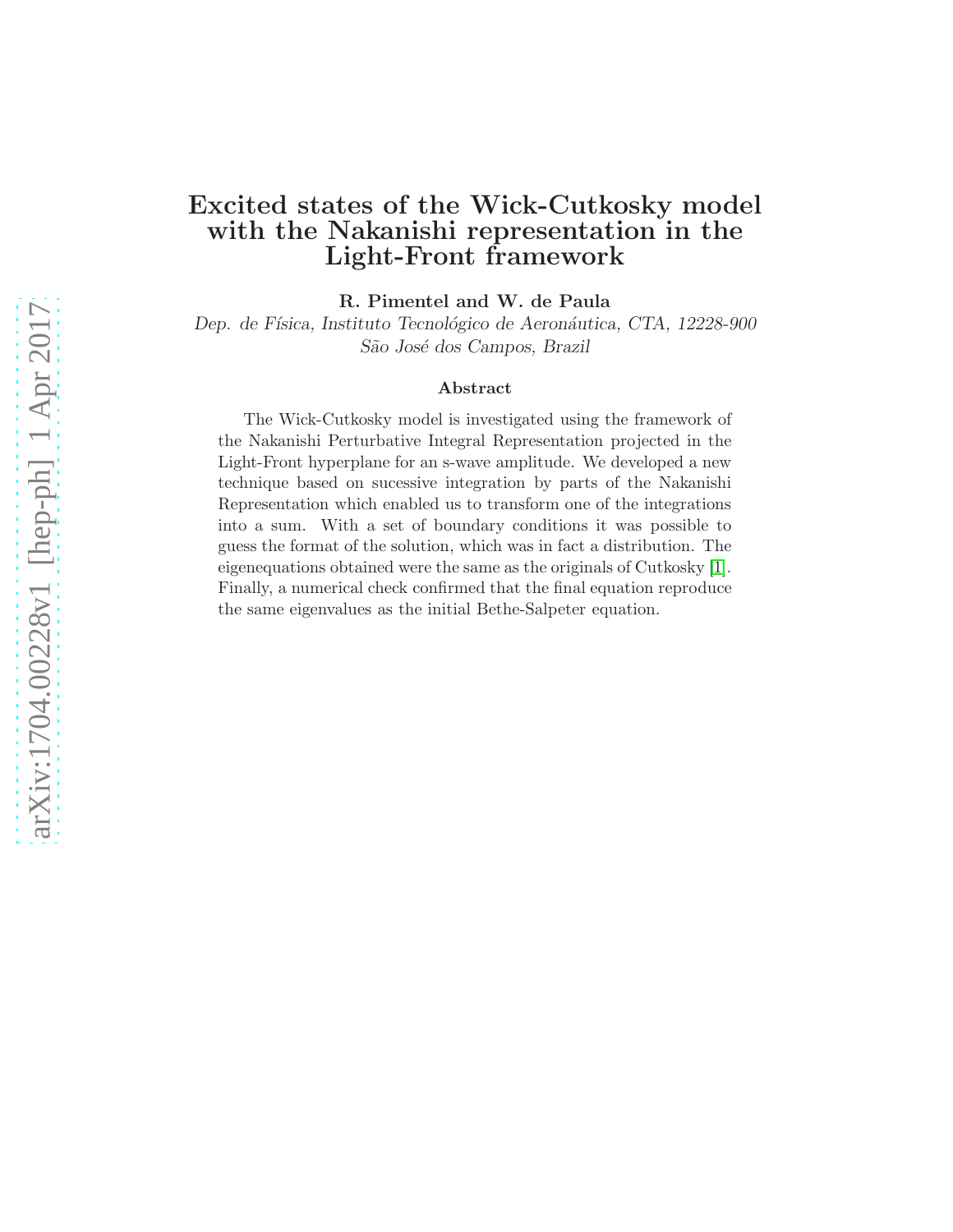### 1 Introduction

The Bethe-Salpeter (BS) equation [\[2\]](#page-8-1) was proposed to treat the problem of the bound state in a relativistic framework. However, since it's kernel had poles, the numerical solution could not be obtained using standard numerical algorithms for integral equations. In order to solve this difficulty, in 1954 Wick [\[3\]](#page-8-2) and Cutkosky [\[1\]](#page-8-0) published articles proposing new methods. In particular, the Wick rotation avoids the poles and, since then, this has been the canonical way to solve the BS equation. Nevertheless, Wick also proposed the strategy of using a particular type of integral representation for the amplitude of the BS equation with a massless interaction, and using a Dirac delta Ansatz for his weight function he was able to obtain a simpler equation for the massless case. Moreover, Cutkosky extended Wick's work to the full spectrum of the massless ladder interaction case. This model has been known as the Wick-Cutkosky model, specially important as a toy model because of it's simplicity.

In the seventies, Nakanishi explored the idea of an integral representation, very similar to the type used by Wick, for Feynman Diagrams and scattering amplitudes [\[4,](#page-8-3) [5,](#page-8-4) [6\]](#page-8-5)

$$
\phi(k) = \int_0^\infty d\gamma' \int_0^1 \prod_h dz_h' \delta(\sum_h z_h' - 1) \frac{g^{(n)}(\gamma', z')}{(\gamma' - \sum_h z_h' s_h - i\epsilon)^n},\tag{1}
$$

where  $s_h$  are scalar products of the external momenta. He analyzed this representation and demonstrated important properties such as analicity and uniqueness. Interestingly, although Nakanishi studied this formula for perturbative purposes, the initial ideia of Wick was to use it to solve the nonperturbative BS equation.

In 1995 Kusaka and Williams observed that the Nakanishi representation was useful to solve the massive interaction BS equation in Minkowski space [\[7,](#page-9-0) [8\]](#page-9-1), but the method was still not very practical for numerical purposes. Thus, in 2006 Karmanov and Carbonell proposed a new technique based on the application of the Nakanishi representation to the BS equation and then projecting it in the Light-Front hyperplane [\[9,](#page-9-2) [10,](#page-9-3) [11,](#page-9-4) [12\]](#page-9-5), and this resulted in an generalized integral equation with smooth kernels. Then Frederico, Salme and Viviani extended the Light Front projected BS equation for scattering states and also developed a new method based on the uniqueness of the Nakanishi representation [\[13,](#page-9-6) [14,](#page-9-7) [15\]](#page-9-8).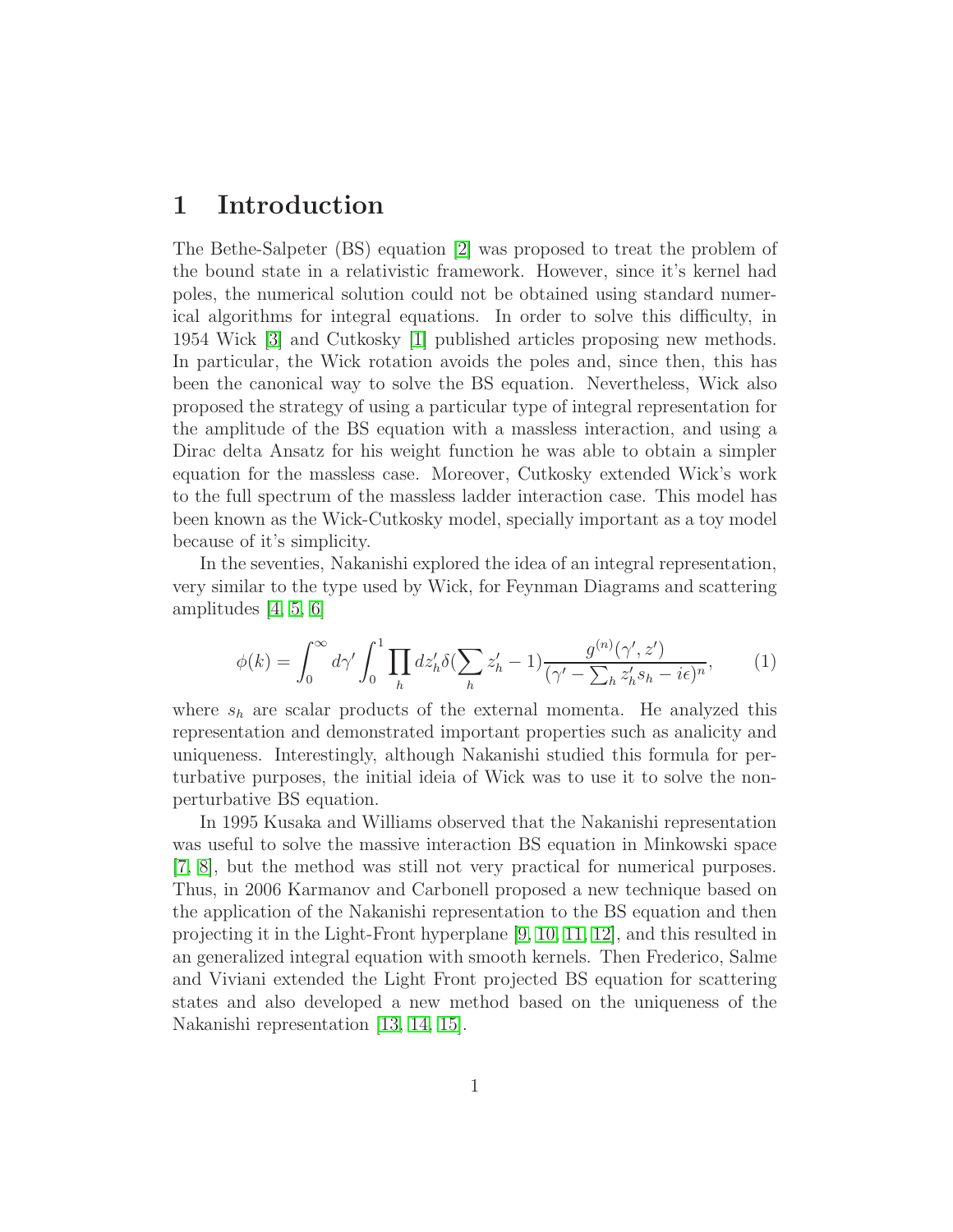Following the recent success of the Light Front projected BS equation technique, we decided to look again to the massless interaction case, which was the first one described by an integral representation. We found that the solutions that before were thought of as an Ansatz could be obtained by using integration by parts and suitable boundary conditions, even for the excited states. Moreover we checked numerically the eigenvalues of the obtained equation and the original one.

# 2 Wick-Cutkosky Model with the Nakanishi Representation

The scalar BS equation with a ladder massless interaction is given by

$$
\phi(k,p) = \frac{1}{m^2 - (\frac{p}{2} - k)^2} \frac{1}{m^2 - (\frac{p}{2} + k)^2} ig^2 \int \frac{d^4 k'}{(2\pi)^4} \frac{\phi(k',p)}{(k - k')^2 + i\epsilon},\tag{2}
$$

where  $q$  is the coupling constant,  $p$  is the total momentum of the bound state and  $k$  is the relative momentum.

The BS amplitude  $\phi(k, p)$  can be written as a three leg Nakanishi representation with one momentum on-shell (p) and two off-shell  $(\frac{p}{2} - k$  and  $\frac{p}{2}+k),$ 

<span id="page-2-1"></span>
$$
\phi(k,p) = \frac{-i}{4\pi} \int_0^\infty d\gamma' \int_{-1}^1 dz' \frac{g(\gamma',z')}{(\gamma'+\kappa^2-k^2-p\cdot kz'-i\epsilon)^3}.\tag{3}
$$

Where  $\kappa^2 = m^2 - \frac{p^2}{4}$  $\phi^2$ . Note that the symmetry  $\phi(k_0, \vec{k}, p) = \phi(-k_0, \vec{k}, p),$ such as for an s-wave, is translated into  $g(\gamma', z') = g(\gamma', -z')$  for the weight function in this representation. Substituting this representation in the previous BS equation and projecting the equation in the Light Front by integrating in  $k^-$  we obtain [\[9\]](#page-9-2)

<span id="page-2-0"></span>
$$
\int_0^\infty d\gamma' \frac{g(\gamma', z)}{(\gamma' + \gamma + z^2 m^2 + (1 - z^2)\kappa^2)^2} = \int_0^\infty d\gamma' \int_{-1}^1 dz' V(\gamma, z; \gamma', z') g(\gamma', z').
$$
\n(4)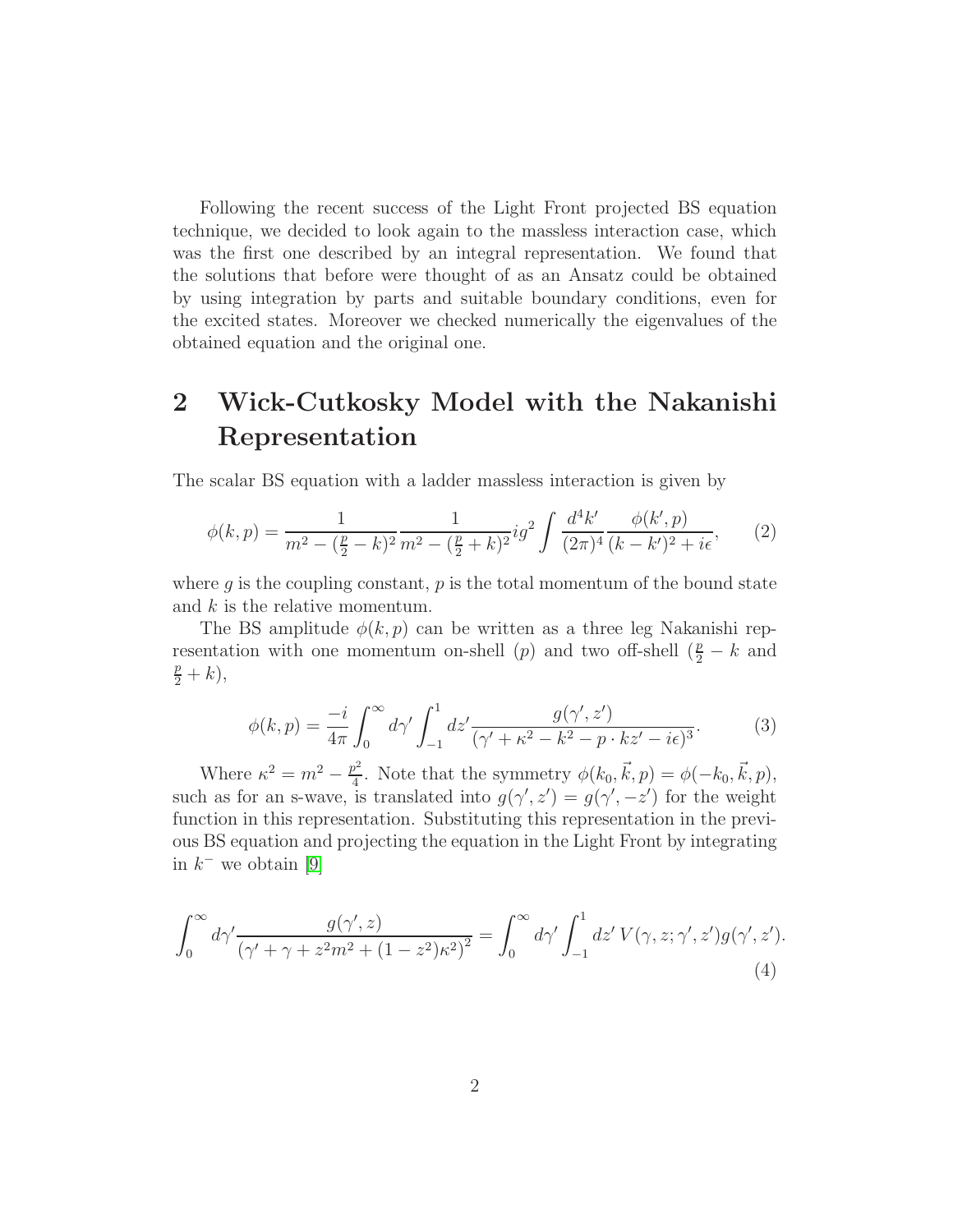The Kernel of the integral equation is

$$
V(\gamma, z; \gamma', z') = \frac{\alpha m^2}{2\pi} \frac{1}{(\gamma + z^2 m^2 + (1 - z^2)\kappa^2)} \frac{1}{(\gamma' + z'^2 m^2 + (1 - z'^2)\kappa^2)} \times \left( \frac{\theta(z - z')}{(\gamma + \gamma' \frac{1 - z}{1 - z'} + z^2 m^2 + (1 - z^2)\kappa^2)} \frac{1 - z}{1 - z'} + \frac{\theta(z' - z)}{(\gamma + \gamma' \frac{1 + z}{1 + z'} + z^2 m^2 + (1 - z^2)\kappa^2)} \frac{1 + z}{1 + z'} \right),
$$
\n(5)

where we defined  $\alpha = g^2/4\pi$ . The BS equation can be rewritten in a suitable way as

$$
\int_0^{\infty} d\gamma' \frac{g(\gamma', z)}{(\gamma' + \gamma + z^2 m^2 + (1 - z^2)\kappa^2)^2} =
$$
  

$$
\frac{\alpha m^2}{2\pi} \frac{1}{d_0(z)} \int_{-1}^1 dz' \left[ \omega(z, z')\theta(z - z') + \omega(-z, -z')\theta(z' - z) \right], \qquad (6)
$$

where we introduced the auxiliary functions

$$
\omega(z, z') = \int_0^\infty d\gamma' \frac{g(\gamma', z')}{(\gamma' + a(z'))(\gamma' + c(\gamma, z, z'))}; \quad d_0(\gamma, z) = \gamma + z^2 m^2 + (1 - z^2) \kappa^2;
$$
  

$$
a(z') = z'^2 m^2 + (1 - z'^2) \kappa^2; \quad c(\gamma, z, z') = \frac{1 - z'}{1 - z} d_0(\gamma, z). \tag{7}
$$

Now, we intend to transform the integration in  $\gamma'$  into a sum, using integration by parts. To do that, we first define the sequence  $G^{(n)}(\gamma', z)$  as

$$
G^{(0)}(\gamma', z) = g(\gamma', z); \qquad G^{(n+1)}(\gamma', z) = -\int_{\gamma'}^{\infty} d\gamma'' G^{(n)}(\gamma'', z);
$$

$$
G^{(n)}(\gamma', z) = \frac{\partial}{\partial \gamma'} G^{(n+1)}(\gamma', z).
$$
(8)

First, we perform an integration by parts in  $\gamma'$  in the LHS of Eq. [\(4\)](#page-2-0)

$$
\int_0^\infty d\gamma' \frac{g(\gamma', z)}{(\gamma' + \gamma + z^2 m^2 + (1 - z^2)\kappa^2)^2} = \int_0^\infty d\gamma' \frac{g(\gamma', z)}{(\gamma' + d_0(\gamma, z))^2} =
$$
  
\n
$$
= \int_0^\infty d\gamma' \left(\frac{\partial}{\partial \gamma'} G^{(1)}(\gamma', z)\right) \frac{1}{(\gamma' + d_0(\gamma, z))^2} =
$$
  
\n
$$
= G^{(1)}(0, z) \frac{1}{d_0(\gamma, z)^2} - \int_0^\infty d\gamma' G^{(1)}(\gamma', z) \frac{\partial}{\partial \gamma'} \left(\frac{1}{(\gamma' + d_0(\gamma, z))^2}\right).
$$
  
\n(9)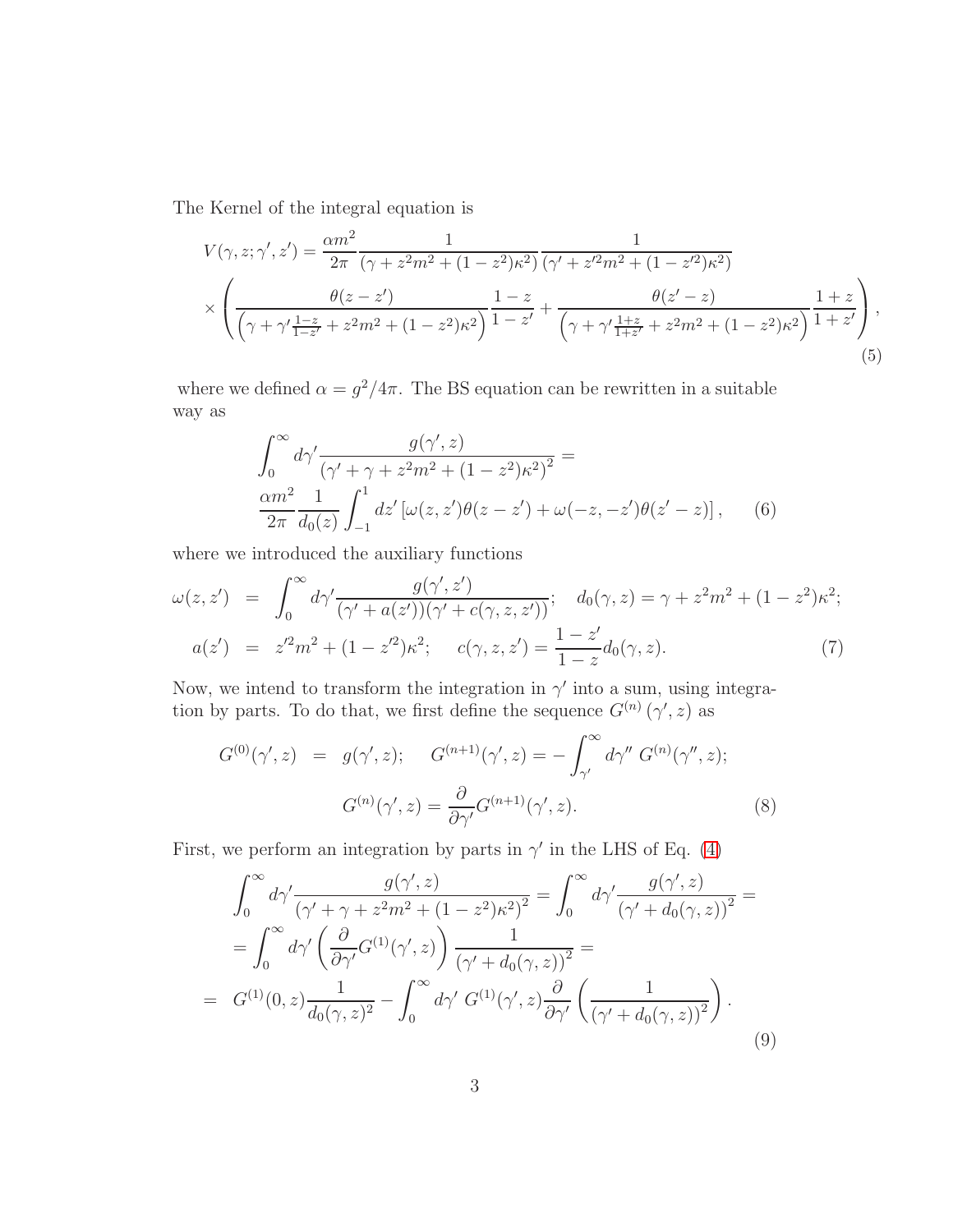Each integration by parts generates a new term for the sum. In general, the relationship that generates the n-th term of the sum is

$$
\int_0^\infty d\gamma' G^{(n)}(\gamma', z) \frac{\partial^{(n)}}{\partial \gamma'(n)} \left( \frac{1}{(\gamma' + d_0(\gamma, z))^2} \right) =
$$
\n
$$
= \int_0^\infty d\gamma' \left( \frac{\partial}{\partial \gamma'} G^{(n+1)}(\gamma', z) \right) \frac{\partial^{(n)}}{\partial \gamma'(n)} \frac{1}{(\gamma' + d_0(\gamma, z))^2} =
$$
\n
$$
= \left( G^{(n+1)}(\gamma', z) \frac{\partial^{(n)}}{\partial \gamma'(n)} \left( \frac{1}{(\gamma' + d_0(\gamma, z))^2} \right) \right) \Big|_0^\infty
$$
\n
$$
- \int_0^\infty d\gamma' G^{(n+1)}(\gamma', z) \frac{\partial^{(n+1)}}{\partial \gamma'(n+1)} \left( \frac{1}{(\gamma' + d_0(\gamma, z))^2} \right).
$$
\n(10)

Thus, after performing  $n$  integrations by parts we have

$$
\int_0^\infty d\gamma' \frac{g(\gamma', z)}{(\gamma' + \gamma + z^2 m^2 + (1 - z^2)\kappa^2)^2} =
$$
\n
$$
= \sum_{i=1}^n (-1)^{i-1} \left( G^{(i)}(\gamma', z) \frac{\partial^{(i-1)}}{\partial \gamma'^{(i-1)}} \left( \frac{1}{(\gamma' + d_0(\gamma, z))^2} \right) \right) \Big|_0^\infty
$$
\n
$$
+ (-1)^n \int_0^\infty d\gamma' G^{(n)}(\gamma', z) \frac{\partial^{(n)}}{\partial \gamma'^{(n)}} \left( \frac{1}{(\gamma' + d_0(\gamma, z))^2} \right).
$$
\n(11)

The term in the limit of large  $n$  vanishes and each term of the sum is proportional to  $G^{(i)}(0, z)$ . So, we define this term as a sequence of functions in the variable z

$$
b_i(z) = G^{(i)}(0, z) \tag{12}
$$

Finally, in the limit of  $n \to \infty$ 

<span id="page-4-0"></span>
$$
\int_0^\infty d\gamma' \frac{g(\gamma', z)}{(\gamma' + \gamma + z^2 m^2 + (1 - z^2)\kappa^2)^2} = \sum_{i=1}^\infty i! \frac{b_i(z)}{d_0(\gamma, z)^{i+1}}.
$$
\n(13)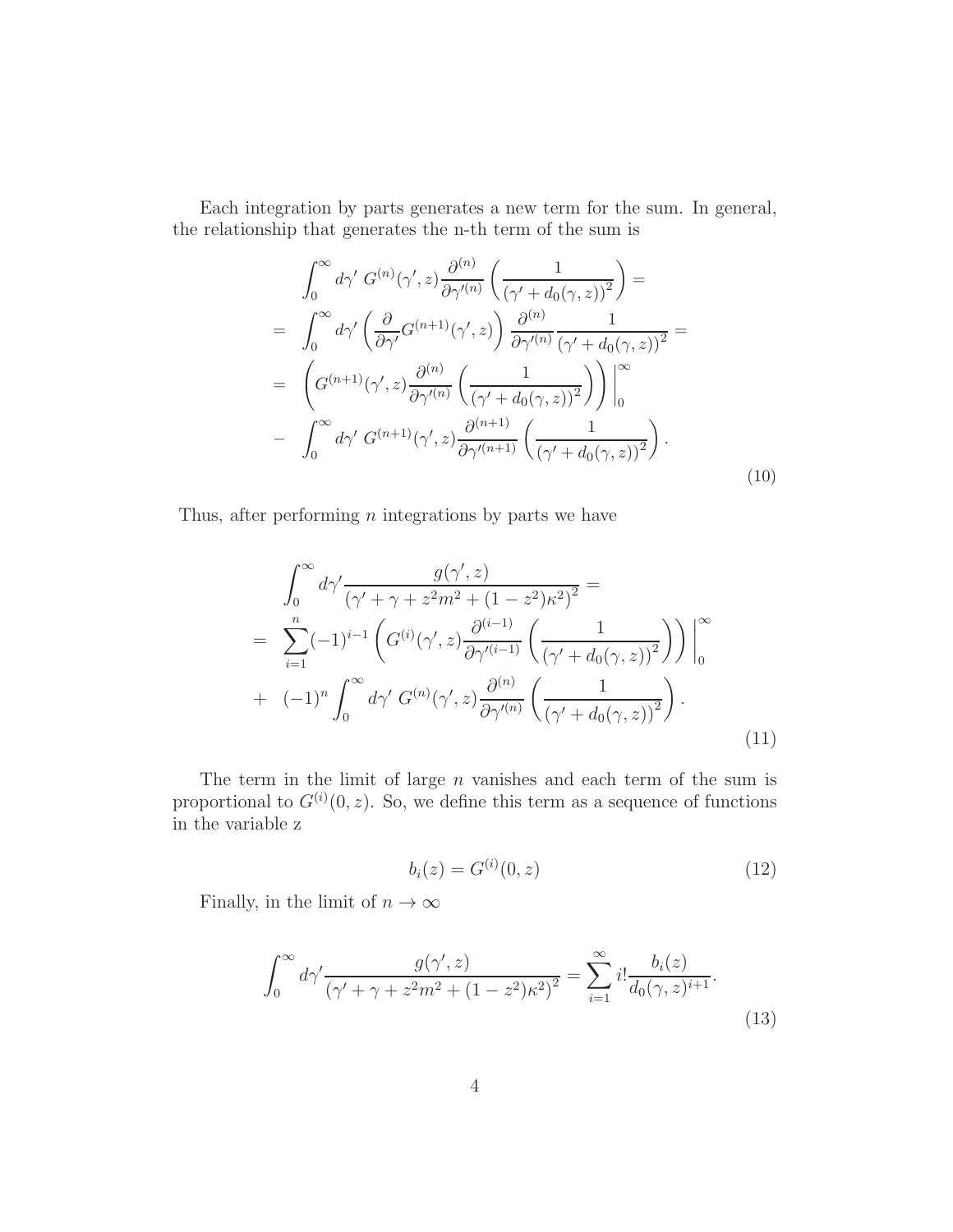Note that we successfully rewrote the integration in  $\gamma'$  as a sum. We now intend to do the same for the RHS of Eq. [\(4\)](#page-2-0). In the following we give some details of the derivation.

<span id="page-5-0"></span>
$$
\int_{0}^{\infty} d\gamma' \frac{g(\gamma', z')}{(\gamma' + a(z'))(\gamma' + c(\gamma, z, z'))} =
$$
\n
$$
= \sum_{j=1}^{\infty} (-1)^{j-1} \left( G^{(j)}(\gamma', z') \frac{\partial^{(j-1)}}{\partial \gamma^{(j-1)}} \left( \frac{1}{(\gamma' + a(z'))(\gamma' + c(\gamma, z, z'))} \right) \right) \Big|_{0}^{\infty}
$$
\n
$$
= \sum_{j=1}^{\infty} (-1)^{j-1} b_j(z') \sum_{n=0}^{j-1} \left( \frac{j-1}{n} \right) \frac{\partial^{(j-n-1)}}{\partial \gamma^{(j-n-1)}} \left( \frac{1}{\gamma' + a(z')}\right) \frac{\partial^{(n)}}{\partial \gamma^{(n)}} \left( \frac{1}{\gamma' + c(\gamma, z, z')}\right)
$$
\n
$$
= \sum_{j=1}^{\infty} b_j(z') \sum_{n=0}^{j-1} \frac{(j-1)!}{n!(j-n-1)!} \frac{(j-n-1)!}{a(z')^{j-n}} \frac{n!}{c(\gamma, z, z')^{n+1}}
$$
\n
$$
= \sum_{j=1}^{\infty} b_j(z') \sum_{n=0}^{j-1} \frac{(j-1)!}{a(z')^{j-n}c(\gamma, z, z')^{n+1}}
$$
\n
$$
= \sum_{i=1}^{\infty} \frac{1}{c(\gamma, z, z')^i} \sum_{j=i}^{\infty} \frac{(j-1)! b_j(z')}{a(z')^{j-i+1}}
$$
\n
$$
= \sum_{i=1}^{\infty} \left( \frac{1-z}{(1-z')d_0(z)} \right)^i \sum_{j=i}^{\infty} \frac{(j-1)! b_j(z')}{a(z')^{j-i+1}}
$$
\n(14)

Collecting the terms, the BS equation for the Wick-Cutkosky model can be expressed as

$$
\sum_{i=1}^{\infty} i! \frac{b_i(z)}{d_0(\gamma, z)^{i+1}} = \frac{\alpha m^2}{2\pi} \frac{1}{d_0(z)} \int_{-1}^1 dz' \sum_{i=1}^{\infty} \left( \frac{1-z}{(1-z')d_0(z)} \right)^i \sum_{j=i}^{\infty} \frac{(j-1)!b_j(z')}{a(z')^{j-i+1}} \theta(z-z')
$$
  
+  $z \to -z$  and  $z' \to -z'$  (15)

Note that for  $\gamma \to \infty \Rightarrow d_0 \to \infty$  and therefore the small i terms dominates the series. Then we can match the  $\frac{1}{d_0^i}$  terms of the series and we have, since  $a(z)$  and  $b_i(z)$  are even:

$$
b_i(z) = \frac{\alpha m^2}{2\pi} \int_{-1}^1 dz' \frac{1}{i!} \left( \left( \frac{1-z}{1-z'} \right)^i \theta(z-z') + \left( \frac{1+z}{1+z'} \right)^i \theta(z'-z) \right) \sum_{j=i}^{\infty} \frac{(j-1)! b_j(z')}{a(z')^{j-i+1}}.
$$
\n(16)

To solve the eigenequation we set  $b_i(z) = 0$  if  $i > i_{max}$  for some  $i_{max}$ . Note that this is consistent because all the equations for  $i > i_{max}$  becomes trivially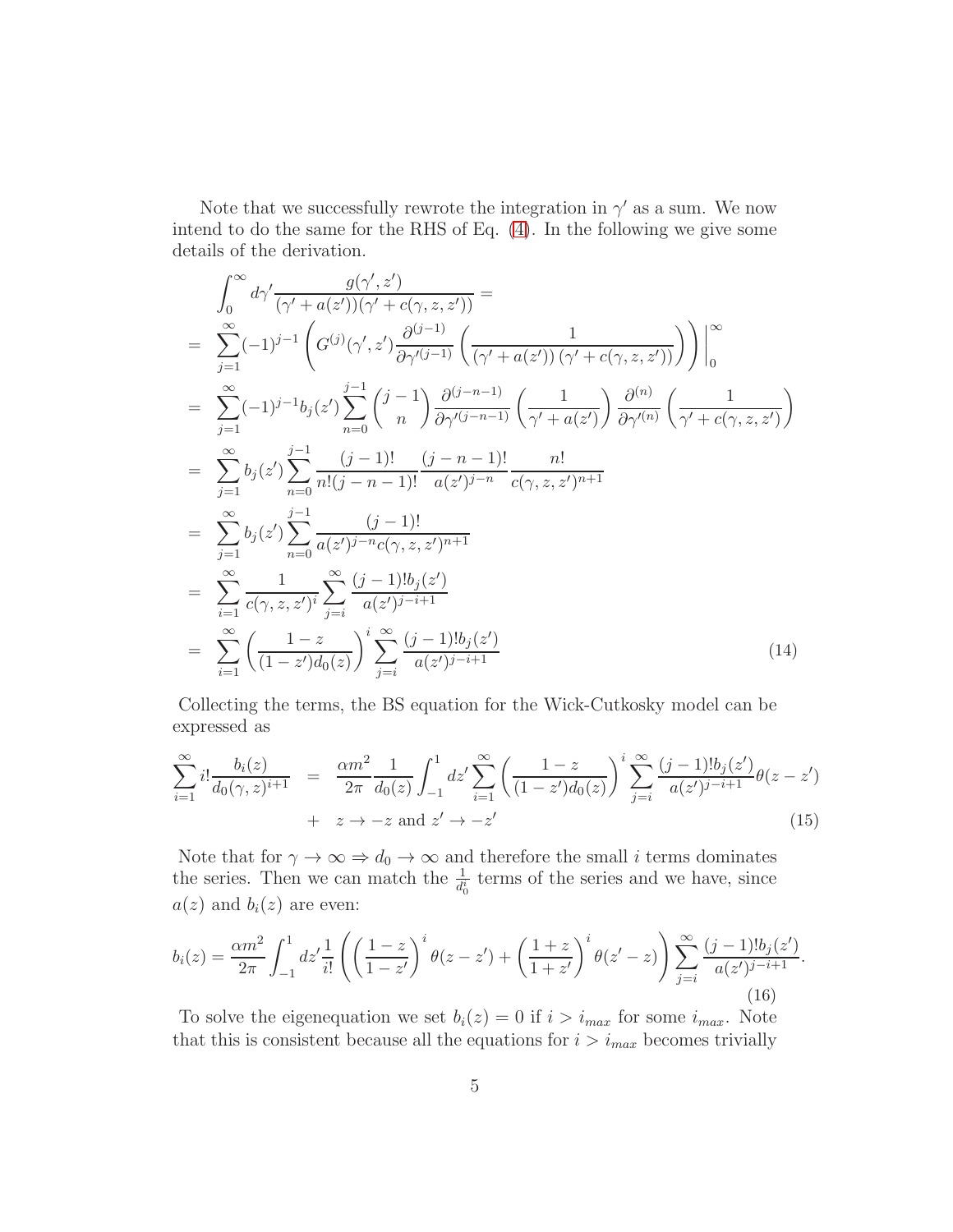solved, since they are homogeneous and each  $b_i$  depends only on  $b_j$  with  $j > i$ . Thus, it is only necessary to solve the equations with  $i \leq i_{max}$ . Since the resulting matrix is triangular by blocks, the eigenvalues are solely determined by the  $i = j = i_{max}$  equations:

<span id="page-6-2"></span>
$$
b_i(z) = \frac{\alpha m^2}{2\pi} \int_{-1}^1 dz' \frac{1}{i} \left( \left( \frac{1-z}{1-z'} \right)^i \theta(z-z') + \left( \frac{1+z}{1+z'} \right)^i \theta(z'-z) \right) \frac{b_i(z')}{a(z')},\tag{17}
$$

which is exactly the Wick-Cutkosky equation originally obtained. It is known that the support for the Nakanishi weight function for the Wick-Cutkosky model is only  $\gamma' = 0$ . Previously it was used the Ansatz  $g(\gamma', z') = \delta(\gamma') f(z')$ which is equivalent to set  $b_i(z') = 0$  for  $i > 1$  in the present formalism. To fully reconstruct  $g(\gamma', z')$  from the  $b_i(z')$  we propose the following Ansatz:

<span id="page-6-0"></span>
$$
g(\gamma', z') = \sum_{i=1}^{i_{max}} b_i(z') \delta^{(i-1)}(\gamma').
$$
 (18)

This distribution has support only in  $\gamma' = 0$  and clearly reproduces equations [\(13\)](#page-4-0) and [\(14\)](#page-5-0). This happens because the derivative of delta acts on the kernel in the same way as when one performs the integration by parts , thus this is the solution for the Nakanishi weight function. At this point we notice that the integration by parts is ill-defined since the weight function is a distribution and not a function. To be mathematically precise, first one should set a small mass  $\mu$  for the interaction particle and then take the limit of  $\mu \to 0$  in the end of the calculation. To reconstruct the BS amplitude we can use the Nakanishi Perturbative Integral Representation [\(3\)](#page-2-1). Using the weight function [\(18\)](#page-6-0) in the representation [\(3\)](#page-2-1) we have

<span id="page-6-1"></span>
$$
\phi(k,p) = \frac{-i}{4\pi} \sum_{n=1}^{\text{inax}} \frac{(n+1)!}{3} \int_{-1}^{1} dz' \frac{b_n(z')}{(\kappa^2 - k^2 - p \cdot kz' - i\epsilon)^{n+2}}.
$$
 (19)

From [\(19\)](#page-6-1) we can also obtain the light-front wave function using the relation

$$
\psi(\mathbf{k}_{\perp},z) = \frac{(\omega.k_1)(\omega.k_2)}{\pi(\omega.p)} \int_{-\infty}^{\infty} \phi(k+\beta\omega,p)d\beta,
$$
\n(20)

where  $\omega = (1, 0, 0, -1)$ . Finally, we have

$$
\psi(\mathbf{k}_{\perp},z) = \frac{1-z^2}{8\sqrt{\pi}} \sum_{i=1}^{\text{inax}} i! \frac{b_i(z)}{(\mathbf{k}_{\perp}^2 + m^2 - (1-z^2)\frac{M^2}{4})^{i+1}}.
$$
(21)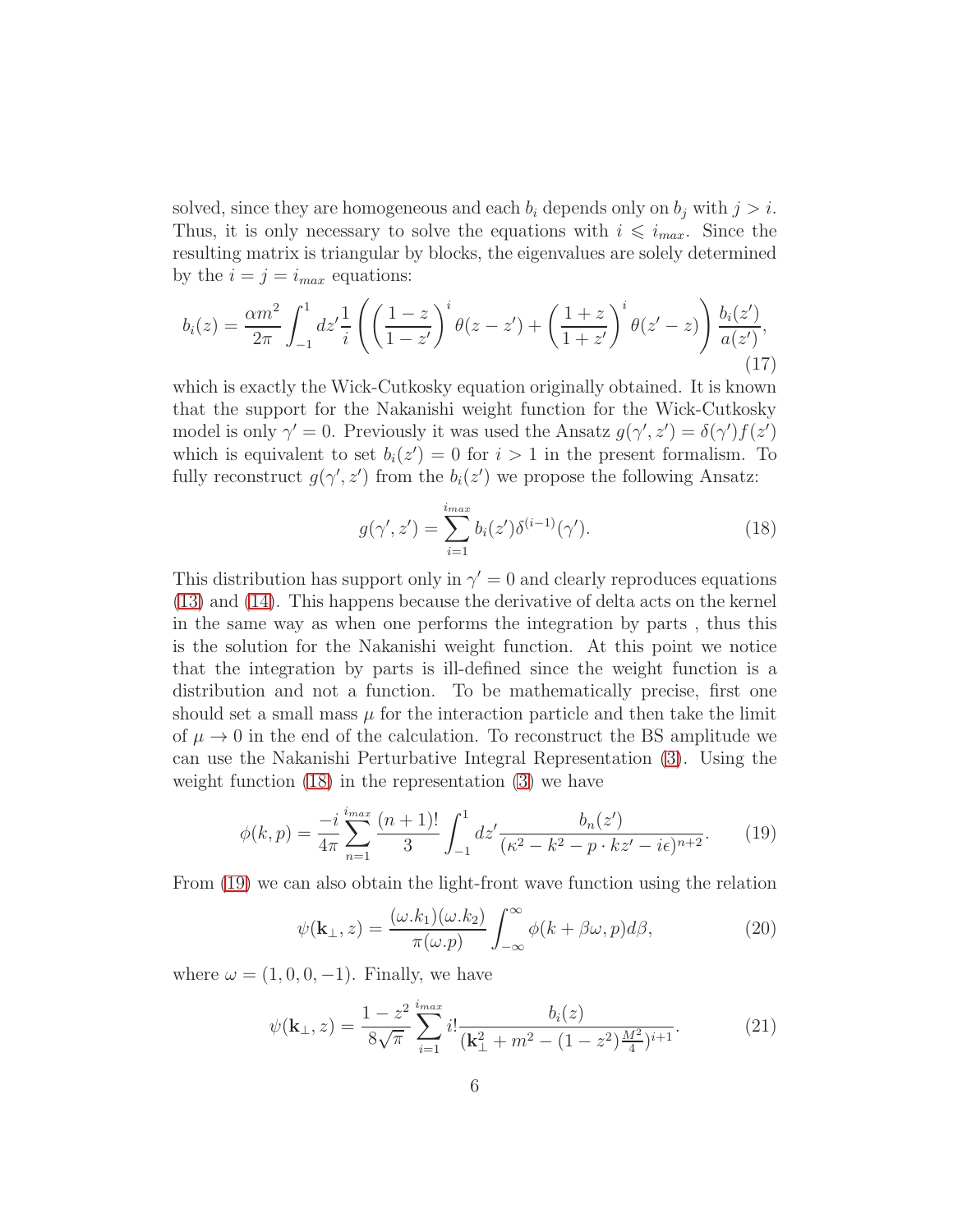# 3 Numerical Results

In this section we compare the numerical values of the first four eigenvalues by solving the Bethe-Salpeter equation for zero mass exchange, Eq. [\(4\)](#page-2-0), and the ones obtained from Eq. [\(17\)](#page-6-2), which is obtained using the method described in the last section.

We solve the BS equation, Eq. [\(4\)](#page-2-0), using a Laguerre basis in  $\gamma$  and  $\gamma'$ , and a Legendre basis in  $z$  and  $z'$ . Moreover, with 5 Laguerre basis functions and 5 Legendre polynomials, we obtain the eigenvalues of the ground state  $(\alpha_1^{(\gamma',z')})$  $\binom{\gamma',z'}{1}$  and the first excited state  $(\alpha_2^{(\gamma',z')})$  $\binom{(\gamma, z)}{2}$  for various bounding energies  $B/m$ . Also, we solve Eq. [\(17\)](#page-6-2) using a Legendre basis in z and z', obtaining the eigenvalues of the ground state  $(\alpha_1^{(z)})$  $\binom{z'}{1}$  and the first excited state  $(\alpha_2^{(z')})$  $\binom{z}{2}$ . The results are in Table [1.](#page-7-0)

<span id="page-7-0"></span>Table 1: Values of  $\alpha = g^2/4\pi$  as a function of binding energy  $B/m$  for a massless scalar exchange for the ground state and the first excited state. The first and third column shows the results for Eq. [\(4\)](#page-2-0). The second and fourth column shows the results for Eq. [\(17\)](#page-6-2).

| B/m | $\cdot z'$<br>$\alpha_i$ | $\alpha_i$ | $\cdot z'$<br>$\alpha_{2}$ | z'<br>$\alpha_{2}$ |
|-----|--------------------------|------------|----------------------------|--------------------|
| 0.1 | 1.11                     | 1.12       | 2.90                       | 2.93               |
| 0.2 | 1.78                     | 1.79       | 4.90                       | 4.85               |
| 0.3 | 2.34                     | 2.35       | 6.58                       | 6.53               |
| 0.4 | 2.84                     | 2.84       | 8.09                       | 8.05               |
| 0.5 | 3.29                     | 3.30       | 9.44                       | 9.42               |

For the ground state and the first excited state the numerical results has a relative error of about 1%, which support the method presented in this work.

### 4 Summary

The Wick-Cutkosky model was reexamined using the new light front projected Nakanishi method.

In this case, the expansion in basis functions is not efficient, because the solution is a distribution. Thus, it was necessary to find an alternative way to deal with it. Our strategy was to transform the integration in  $\gamma'$  into a sum, using integration by parts and a suitable boundary condition for the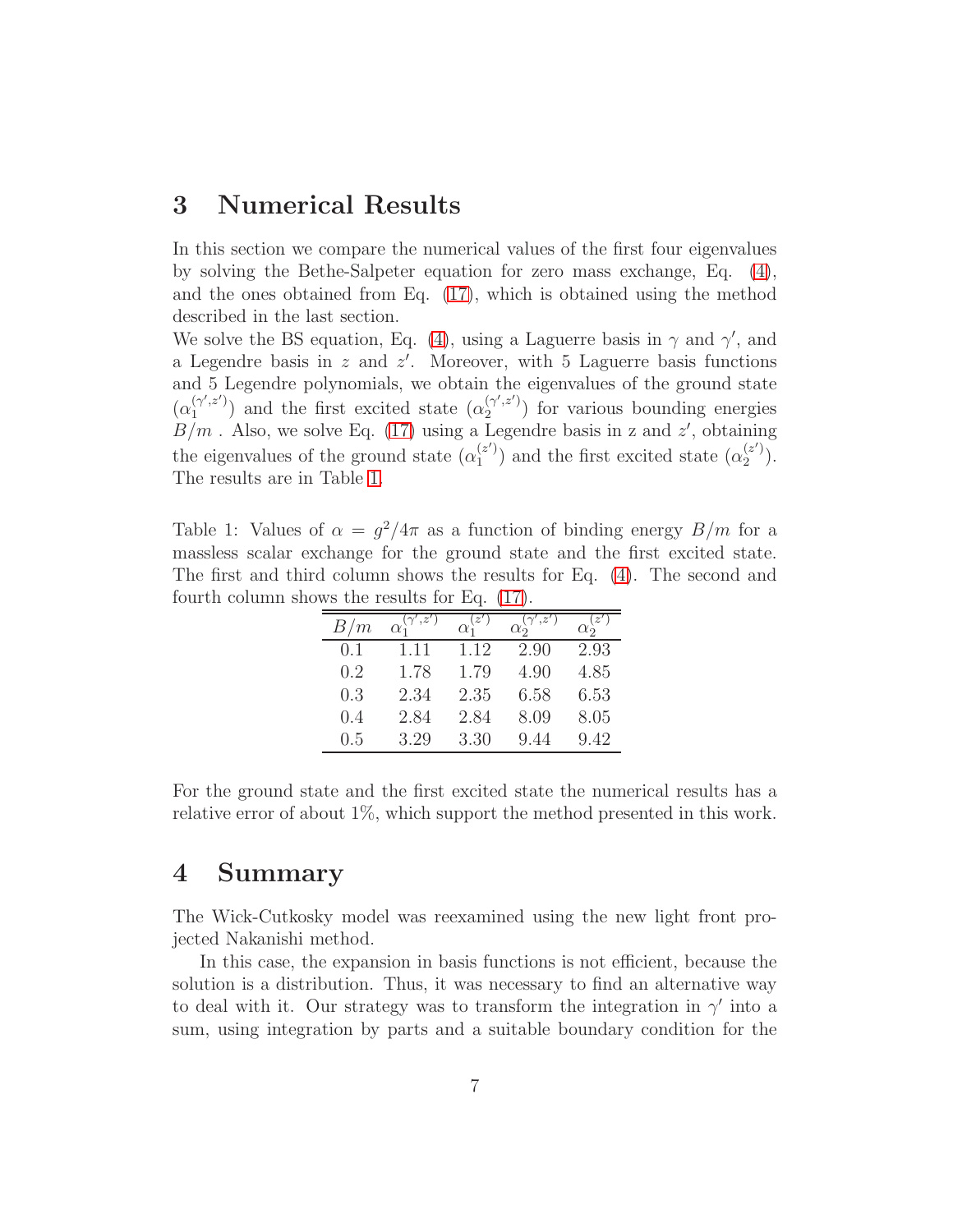solution. This enabled us not only to reproduce the equations originally obtained by Cutkosky, but also to show that the weight-function for the amplitude reduces to a distribution in the massless limit. So, we were able to use these weight-functions to write the final formulas for the Bethe-Salpeter amplitude and the light-front wave function.

Moreover, we checked the final and initial equations numerically, expanding the solution in Laguerre and Legendre basis, and we obtained the same eigenvalues for the ground state and for the first excited states in both equations.

The integration-by-part method may also be useful in the calculation of the BS equation with a small interacting mass, specially if used with the uniqueness equation. This is importante because the basis expansion performs better when the interacting mass is bigger and thus the weight function has a more distributed support in  $\gamma'$ .

Following this procedure, the next step is to obtain the eigenvalues of higher excited states and their corresponding wave functions, which is a work in progress.

### <span id="page-8-0"></span>References

- [1] Cutkosky, R.E.: Solutions of a Bethe-Salpeter Equation. Phys. Rev. 96, 1135 (1954).
- <span id="page-8-2"></span><span id="page-8-1"></span>[2] Salpeter, E.E., Bethe,H.A.: A Relativistic Equation for Bound-State Problems. Phys. Rev. 84, 1232 (1951).
- <span id="page-8-3"></span>[3] Wick, G.C.: Properties of Bethe-Salpeter Wave Functions. Phys. Rev. 96, 1124 (1954).
- <span id="page-8-4"></span>[4] Nakanishi, N.: Partial-Wave Bethe-Salpeter Equation. Phys. Rev. 130, 1230 (1963).
- [5] Nakanishi, N.: A General survey of the theory of the Bethe-Salpeter equation. Prog. Theor. Phys. Suppl. 43, 1 (1969).
- <span id="page-8-5"></span>[6] Nakanishi, N.: Graph Theory and Feynman Integrals. (Gordon and Breach, New York, 1971).